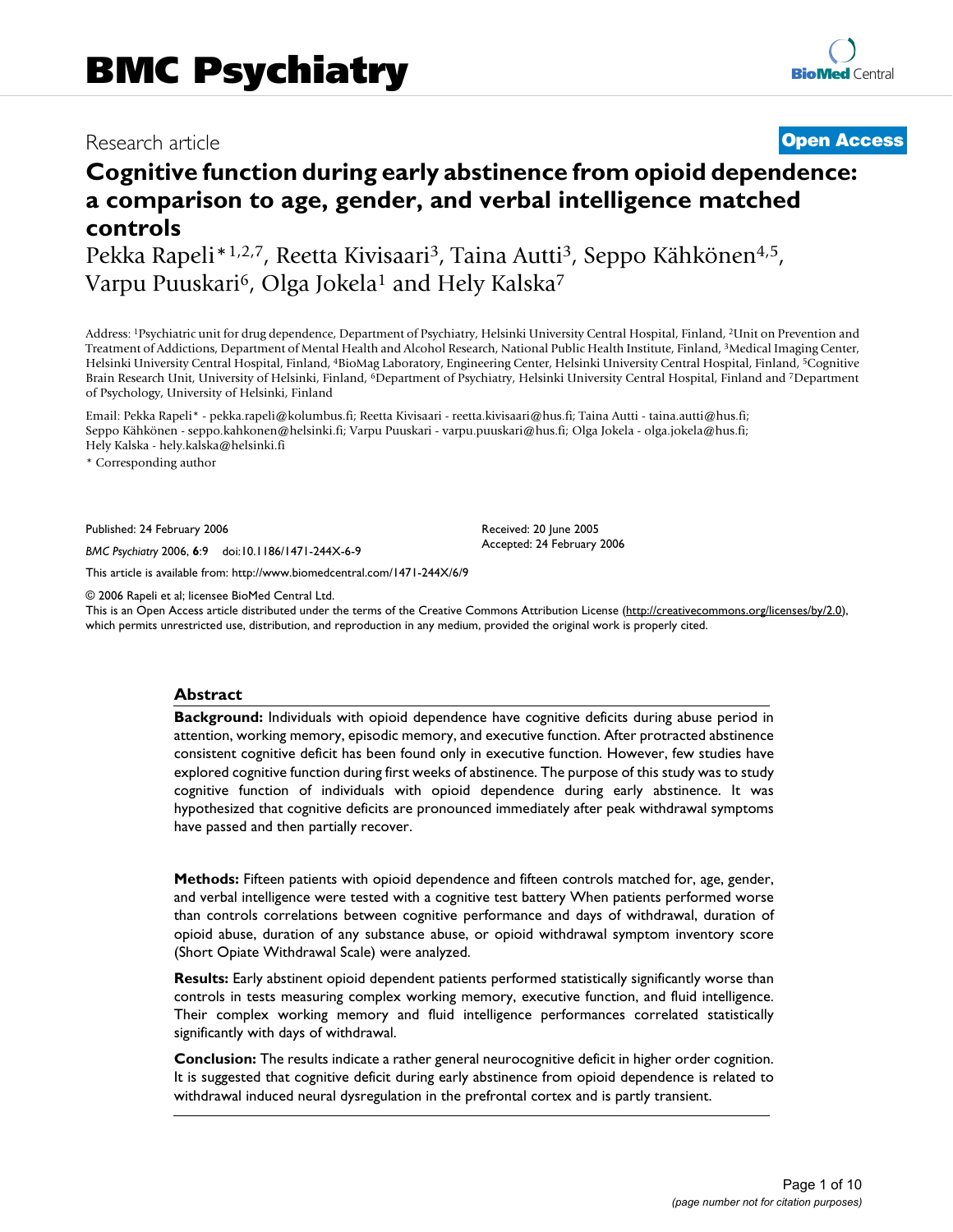# **Background**

When opioids are used chronically as pain relievers they may cause mild cognitive deficits in attention, complex working memory, and episodic memory [1,2]. So far, there is no evidence that these effects would continue after cessation of oral opioid medication [3]. However, when opioids are abused, they are often used intravenously with frequent high doses and in parallel with other drugs of abuse. Not surprisingly, cognitive associations of chronic opioid abuse are more pronounced than in medical use. In studies concerning very recent or ongoing chronic opioid abuse there is even some, though not consistent, evidence for general intellectual decline [4,5]. More consistently, there is evidence for deficits in attention, working memory, memory, and executive function [6-8]. Again, the studies concerning abstinence from opioid abuse show better cognitive function than during opioid abuse [9-14]. However, there are important differences between early and late opioid abstinence, and these need more consideration. Vast majority of relapses back to opioid abuse in out-patient treatment settings take place during first weeks of abstinence [15,16]. Thus, the study of cognitive function within this time is relevant.

During early opioid abstinence somatic signs of withdrawal are first easily noticed and then gradually disappear. These include flu-like symptoms and changes in heart rate and blood pressure. The symptoms typically peak within three days from the last dose of intravenous heroin and within five days from the last dose of intravenous buprenorphine [17,18]. Instead, during late abstinence, after first three weeks, somatic signs of opioid withdrawal are seldom observed but drug craving may still be present.

Early opioid abstinent patients often complain fatigue and poor concentrating. In agreement with this a cascade of neural dysregulations takes place during that time. The cascade starts with abrupt downregulation of mu opiate receptor activity together with elevation of gamma-aminobutyric acid (GABA) and dynorphin release in the striatum and the limbic system [19]. This is followed by increased release of noradrenaline in the locus couruleus and the bed nucleus of the stria terminalis paired with excessive glutamate release in the hippocampus and the anterior cingulate cortex. Marked reduction of dopamine activity in the mesolimbic system and its projections has an inverse relationship with a strong increase of dopamine, noradrenaline and serotonin content in the medial prefrontal cortex [20]. Finally, brain stress systems are activated due to noradrenergic activation of corticotrophin releasing factor from the hypothalamus and the amygdala [21] In concordance with this an elevation of cortisol secretion takes place during early opioid abstinence [22]. Against this background, it is surprising that

cognitive function during early opioid abstinence has been investigated only in one study.

In a study by Guerra et al. individuals with current heroin abuse showed deficits in attention, working memory, episodic memory, and verbal fluency [9]. At retest 7–14 days after admission to rapid detoxification treatment their performance reached the level of controls. The results indicate a rapid recovery of cognitive function. However, practice effects were not controlled for.

There are more studies concerning cognitive function during late opioid abstinence. In Gerra et al. study patients with opioid abuse history were studied four months from detoxification [10]. Patients with antisocial personality disorder showed deficits in complex attention and in executive function. Other patients showed no deficits. In Davis et al. study patients with six months of opioid abstinence showed no specific cognitive deficits [11]. In Lee and Pau study previous heroin users with eight months of abstinence as well as in Pau et al. study with fourteen months of abstinence showed deficit in executive function [12,13] In Mintzer et al. study patients with nine months of opioid abstinence showed normal cognitive performance expect in one task combining visual attention and flexibility [14]. Thus, in studies concerning late opioid abstinence executive function deficit has been most consistent finding.

The main aim of the present study was to explore cognitive function of individuals with opioid dependence during early abstinence in comparison to normal controls. The groups were matched for age, gender, and verbal intelligence (VIQ). On the basis of opioid withdrawal related neural cascade and earlier research deficits in working memory, episodic memory, and in executive function were expected. Non-optimal catecholamine levels in prefrontal cortex may cause working memory deficit, especially when together with hypercortisolism [23,24]. Executive function may be impaired because it is dependent on optimal noradrenaline function [25,26]. Also learning and memory may be impaired. Chronic exposure to opiates reduces the birth of new neurons in the dentate gyrus of the adult hippocampus, and this is known to affect learning and memory [27,28]. In addition, fluid intelligence was measured. It is known to be more sensitive to frontal lobe dysfunction than conventional executive function tests [29-31]. Therefore, it was hypothesized that also fluid intelligence performance would be reduced.

Our second aim was to explore if cognitive deficits in early opioid abstinence are at least partially transient. Opioidinduced neuronal changes in the prefrontal cortex, hippocampus, or thalamus show signs of recovery within first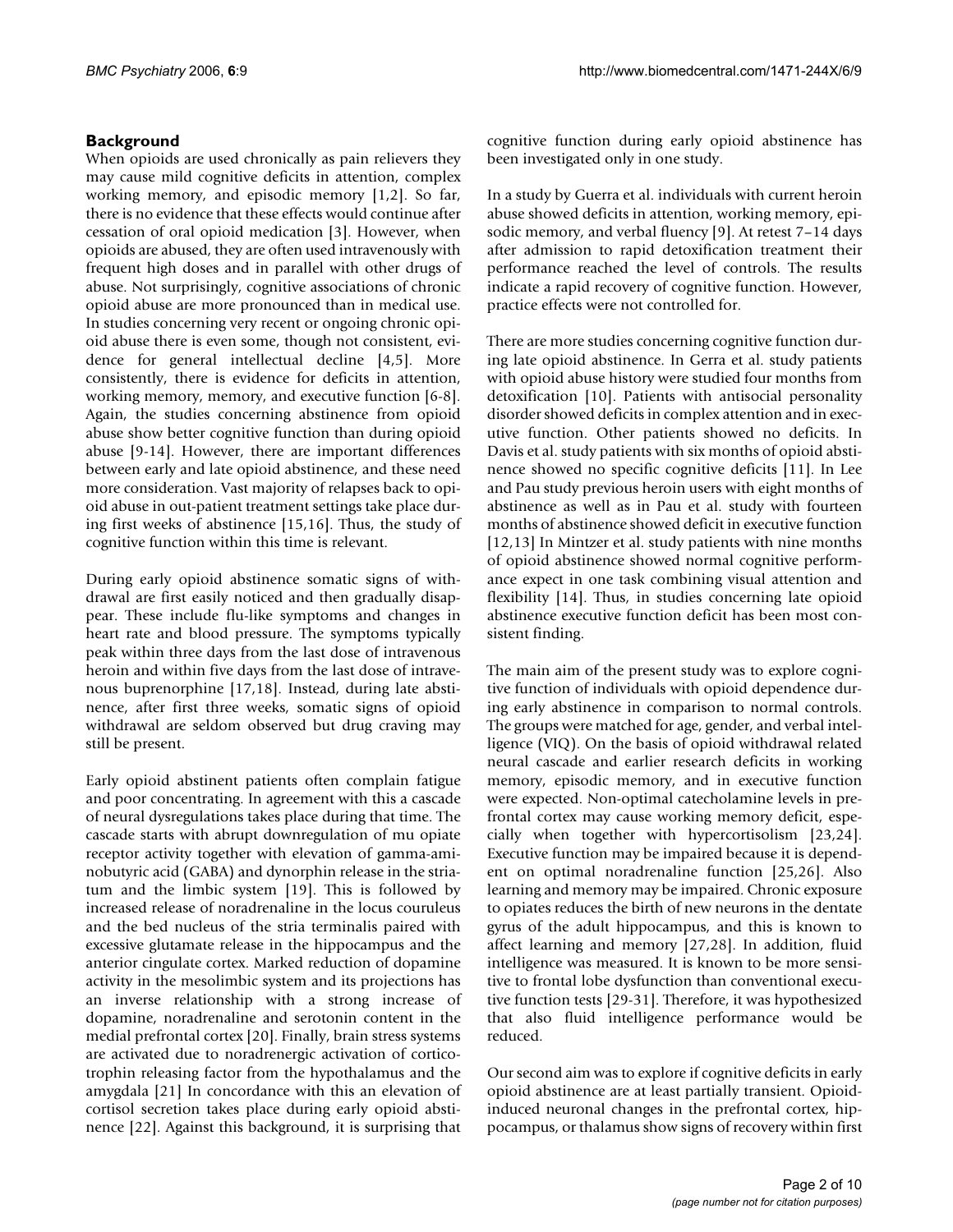month of cessation of opioid treatment [32]. Abnormal elevations of neural activity in the striatum and the amygdala reduce within  $1 - 2$  first weeks from opioid withdrawal [19]. In concert with this, high cortisol levels resume to normal levels within first weeks of abstinence [33]. Normal function of the catecholaminergic and GABAergic systems after few months of opioid abstinence has been reported with some exceptions concerning psychiatric co-morbidity [10,34-36]. Thus, the hypothesized cognitive deficits may show recovery. Therefore, we analyzed correlations between cognitive performance and days of withdrawal; and between cognitive performance and subjective opioid withdrawal symptoms, whenever opioid dependent individuals performed worse than controls. In addition, as long-term neurotoxicity related to substance abuse is possible, correlations between duration of opioid abuse or any substance abuse and cognitive performance were analyzed whenever patients performed worse than controls.

# **Methods**

The participants of the study included 15 individuals with opioid dependence who were voluntary inpatients from Helsinki University Central Hospital drug detoxification unit and 15 controls. All participants were between ages 20 – 50 years. Participants with uncontrolled mixed substance abuse, acute alcohol abuse, or acute axis I psychiatric morbidity according to Diagnostic and Statistical Manual of Mental Disorders (DSM-IV) not related to substance were excluded. Also participants with severe brain injury, chronic neurological disease, with history of epileptic seizures, with human immunodeficiency virus (HIV), primary organic cognitive deficit, or magnetic objects contraindicative for magnetic resonance imaging (MRI) were excluded from the study. Each participant was evaluated by brain MRI, and participants showing lesions indicating vascular pathology or brain injury were excluded. The study protocol was accepted by the Ethics Committee of Helsinki University Central Hospital. A written informed consent according to the Declaration of Helsinki was obtained from all participants.

All participants with opioid dependence were voluntary patients from a series of consecutive patients admitted for potential methadone maintenance treatment. The patients were hospitalized for two weeks in a drug withdrawal unit before starting methadone substitution treatment. The criteria for this in our institute were a minimum age of 20 years, four years of documented opioid dependence, and failure of institutional or long-lasting outpatient opioid withdrawal. In the patient group there were several cases for all variants of hepatic viruses (A, B, or C). However, none of these were in acute phase. All participants that were studied for HIV were negative. One patient refused to be tested for HIV. The patients had no neurological complains. Two patients either refused to be tested or stopped inpatient treatment.

A control group matched for age, gender, and VIQ was recruited from the staff of our institution. The VIQ matching was based on Wechsler's revised intelligence scale (WAIS-R) vocabulary subtest [37]. None of the controls had abused illegal drugs, but all of them had taken alcohol on social occasions. However, none of them met the criteria of abuse or dependence on alcohol. The controls were screened by psychiatric interview of having no history of major psychiatric morbidity or substance abuse. Demographic variables of the groups are presented in Table 1. As a group the controls had more education than participants with opioid dependence.

The dependence and other psychiatric diagnoses were done according to the Structured Clinical Interview (SCID) for DSM-IV axes I and II [38,39]. All patients met the DSM-IV criteria for opioid dependence. Nine patients also fulfilled the criteria for benzodiazepine dependence and four for cannabis dependence. One patient had all these three diagnoses. Self-reported recent month drug abuse was consistent with urine screening results. Table 2 shows recent month drug abuse in the patient group.

During the inpatient period many participants with opioid dependence showed current mood or anxiety disorder symptoms. However, only two participants were classified

|                                                | Participants with opioid dependence $(n = 15)$ Controls $(n = 15)$ |             | P-value   |
|------------------------------------------------|--------------------------------------------------------------------|-------------|-----------|
| Age, years ( <i>M, SD</i> )                    | 31.6(5.8)                                                          | 31.3(5.9)   | NS.       |
| Gender: females/males                          | 9/6                                                                | 9/6         | NS.       |
| Verbal intelligence ª(M, SD)                   | 98.7 (8.9)                                                         | 98.5 (10.1) | <b>NS</b> |
| Education, years (M, SD)                       | 11.6(1.2)                                                          | 13.9(1.6)   | P < 0.001 |
| Duration of any substance abuse, years (M, SD) | 15.2(6.1)                                                          |             |           |
| Duration of opioid abuse, years (M, SD)        | 8.6(4.1)                                                           |             |           |
| Duration of withdrawal, days (M, SD)           | 9.6(2.3)                                                           |             |           |
| Short Opiate Withdrawal Scale score (M, SD)    | $9.8$ (5.7) (n = 13)                                               |             |           |
|                                                |                                                                    |             |           |

# **Table 1: Group demographics**

aEstimation based on WAIS-R Vocabulary score.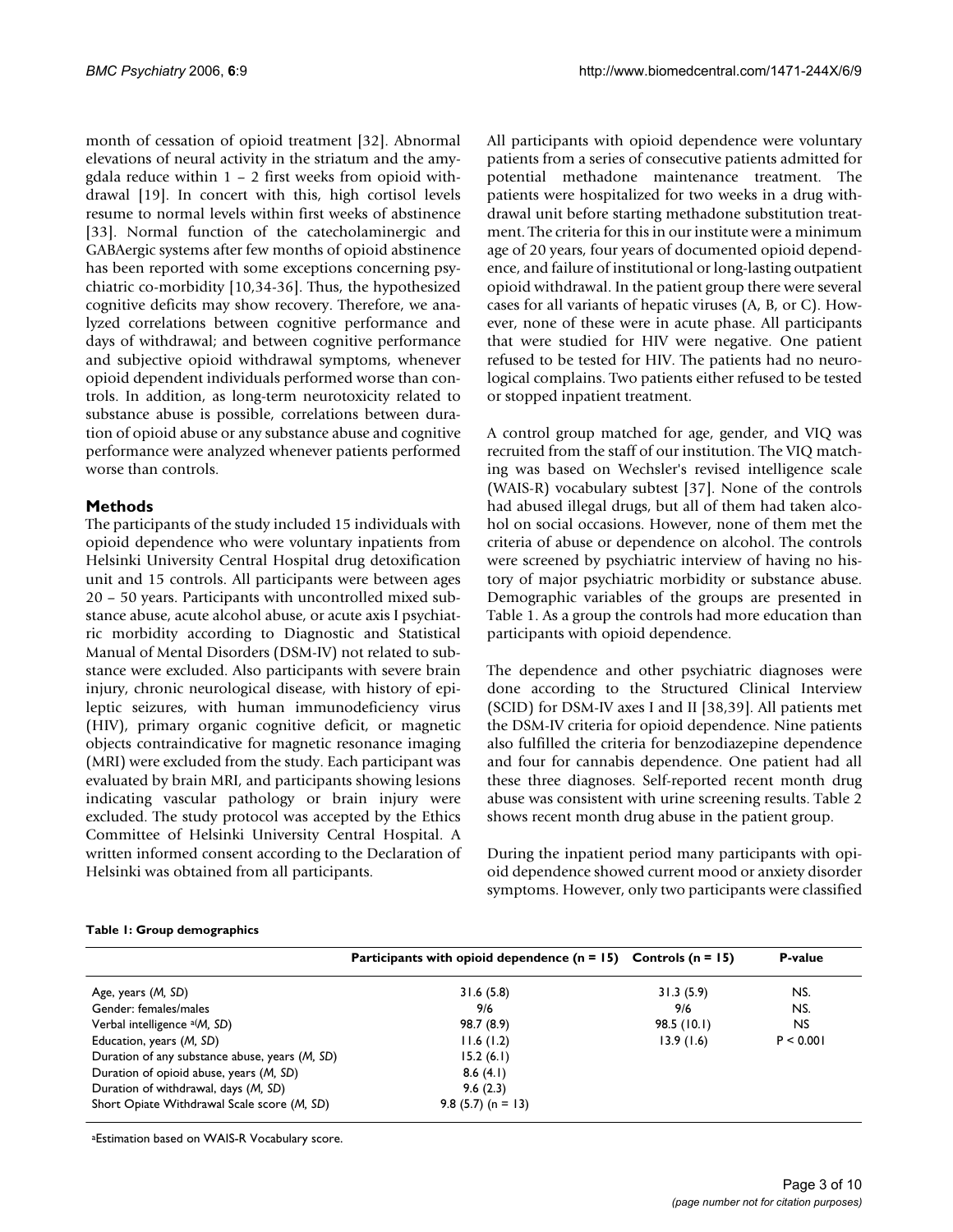|                                                                    | Main opioid abused |          |  |
|--------------------------------------------------------------------|--------------------|----------|--|
|                                                                    | Buprenorphine 10   | Heroin 5 |  |
| Opioid only                                                        |                    |          |  |
| Opioid with occasional benzodiazepine                              |                    |          |  |
| Opioid with frequent benzodiazepine                                | ь                  |          |  |
| Opioid with frequent benzodiazepine and<br>occasional cannabis     |                    |          |  |
| Opioid use with benzodiazepines                                    |                    |          |  |
| Opioid with frequent cannabis without other<br>substances of abuse |                    |          |  |

**Table 2: Recent month drug abuse in patient group (number of patients)**

Note: Occasional = five to ten days of abuse. Frequent = more than ten days of abuse. All who had abused mainly heroin within recent month did it were intravenously. All but two abused buprenorphine intravenously.

as having other axis I diagnosis than substance-abuse. Both of these were depressive disorders not otherwise specified. When DSM-IV axis II diagnoses were evaluated, all patients met criteria for at least one personality disorder. The most common of these was the antisocial personality disorder, which was diagnosed in all except three, who also had some features of antisocial personality disorder.

#### *Cognitive tests*

A battery of cognitive tests included tests of working memory, episodic memory, executive function, and fluid intelligence. All tests were administered according to standard instructions.

**Working memory** was measured by The Digit Span subtest from the Wechsler Memory Scale-Revised (WMS-R) and a computerized version of the Paced Auditory Serial Addition Task (PASAT) from the FORAMENRehab software package [40-42]. The Digit Span measures verbal working memory storage in relatively simple form. In the PASAT complex working memory functions are required: continuous storage of previous number, rapid arithmetical processing, and executive control of interference from previous items or from ongoing adding process. Presentation rate of a new number to be added with the previous one was one in every 1.6 second.

**Verbal memory** was measured by The delayed Logical Memory subtest of the WMS-R and the Rey Auditory Verbal Learning Test (the RAVLT) [40,43]. To avoid ceiling effect in the RAVLT only three learning trials of 15 word list were presented. The sum of the first three RAVLT trials was used as a parameter for immediate learning. **Visual memory** was measured by the Benton Visual Retention Test [44].

**Executive function** was measured using the modified Stroop task and the Ruff Figural Fluency Test [45,46]. The interference time of the Stroop task was calculated by subtracting reading time of 50 non-colored words from naming time of 50 colors printed in a different color than the one spelled by the letters by a procedure first described by Dodrill [47]. Thus, both color naming speed and interference from inhibition from not reading words are affecting the result. According to current research this procedure should be more prone to interference effect than subtracting from color naming [48]. The RFFT is a design fluency task measuring planning and fluency of action. A paper containing a series of squares with five dots in each one is presented. Then as many as possible unique figures are drawn by connecting at least two dots with straight line in each square.

**Fluid intelligence** was measured by the Culture Fair Intelligence Test (CFIT) also known as Cattell's Culture Fair test [49]. Version 2A was used. The CFIT includes a group of visuo-spatial reasoning tasks. The performance of the participant in these tasks reflects fluid or general intelligence needed in highly demanding novel problem solving situations. This test is sensitive to fluid intelligence deficit due to various origins. Dissociations between preserved standard intelligence measured by the Wechsler scales and by the poor CFIT scores have been shown in frontal lobe lesions as well as in normal ageing [30,50]

#### *Procedure*

The psychiatric examination and diagnosis were done by trained psychiatrists at the detoxification unit. The day of cognitive testing was randomly chosen from days between 5 to 15 days from the last opioid dose. Tests were presented alternating between difficult and easy ones, and verbal and nonverbal ones, and memory and non-memory ones. To avoid fatigue, one pause was held during testing. Patients showing positive urine drug screening at initiation of withdrawal period were tested after negative drug screening for other drugs than those prescribed for them. On the test day morning at 8.00 patients completed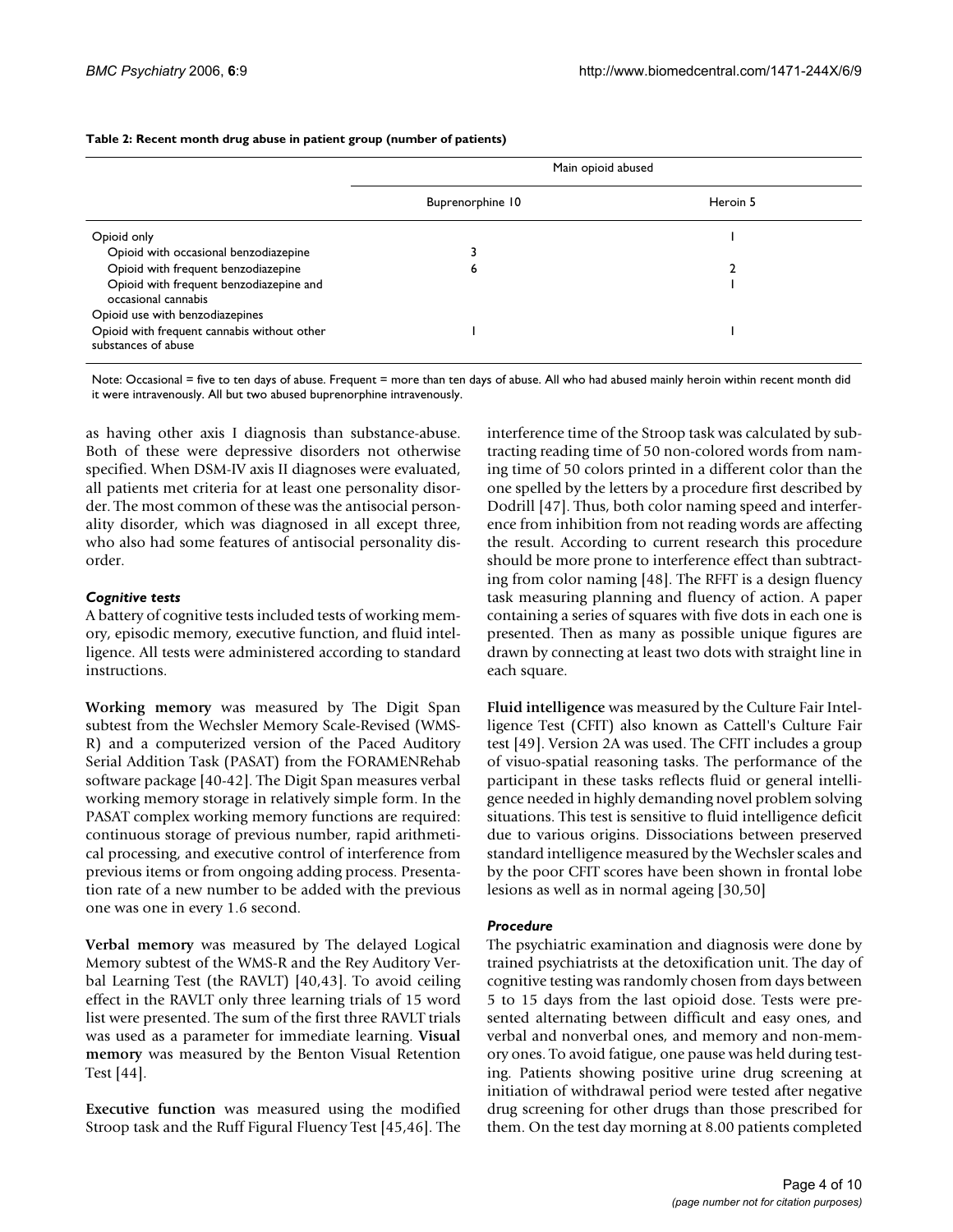the 10-item Short Opiate Withdrawal Scale (SOWS) [51] measuring withdrawal symptoms. All patients were using symptom relieving or other psychotropic medication on the day of testing. Medication variables of the test day are presented in Table 3. The brain MRI scans were evaluated by two neuroradiologists. A consensus of opinion was formed in each case. Analyses of MRI results are reported separately [52].

# *Statistical analysis*

Analysis of variance (ANOVA) was used to compare the raw scores of each cognitive test. Statistical significance was set at 0.05 (two-tailed). P-values of 0.05–0.1 were considered as a statistical trend. Effect sizes were calculated with Cohen's d. Corrections for multiple comparisons were not applied due to seminal nature of this study and the limited power afforded by small number of participants. Group difference in education was not covaried for, because the assumption of similar linear relation between education and cognitive performance in both groups needed for analysis of covariance (ANCOVA) was not met. All participants with opioid dependence had started substance abuse in their early teen years. Once the substance abuse history begins, early-onset substance abusers start to skip school lessons at primary school, get poor grades, and only few of them get a diploma from secondary education. Thus, as a group, the participants with opioid dependence had less education than their VIQ comparable controls. Thus, group difference in education does not give as reliable estimate about their primary intellectual capacity than VIQ. Whenever participants with opioid dependence performed significantly worse than control participants correlations between cognitive performance and variables of interest, were analyzed by the Pearson product-moment correlation coefficient. Statistical analyses were done by SPSS statistical PC program, version 11.0.

# **Results**

Table 4 shows that participants with opioid dependence performed significantly worse than control participants in fluid intelligence, measured by the CFIT, in complex working memory, measured by the PASAT, and in one executive function test, the RFFT.

Analysis of correlations between inferior cognitive performance and days of withdrawal showed statistically significant results with fluid intelligence measured by the CFIT performance and with complex working memory measured by the PASAT ( $R = .65$ ,  $P = 0.009$  and  $R = .63$ ,  $P = 0.009$ = 0.01, respectively). Figures 1 and 2 depict these correlations. However, reduced figural fluency performance in the RFFT and days of withdrawal showed no association  $(R = -.01, NS)$ . The highest correlations between years of opiate abuse or years of any substance abuse and between inferior cognitive performances were found for the RFFT performance -.23 and -.31; respectively: Both of these were statistically non-significant. The correlations

| Medications used within 24 hours of test                  | Number of patients | Dose, range      |
|-----------------------------------------------------------|--------------------|------------------|
| Antidepressives                                           | 4(26%)             |                  |
| Doxepine                                                  |                    | $50 - 100$ mg    |
| Sertraline                                                |                    | 150 mg           |
| Venlaflaxine                                              |                    | 150 mg           |
| Anxiolytics, sedatives and hypnotics<br>(Benzodiazepines) | 15 (100%)          |                  |
| Diazepam                                                  | $\overline{10}$    | $5 - 30$ mg      |
| Oxazepam                                                  | 4                  | $15 - 60$ mg     |
| Tematzepam <sup>*</sup>                                   |                    | $20 - 40$ mg     |
| Zolpidem*                                                 |                    | 10 <sub>mg</sub> |
| Zopiclone*                                                |                    | $15 \text{ mg}$  |
| Neuroleptics +                                            | 10(67%)            |                  |
| Chlorprotixine/Truxal                                     |                    | 75 mg            |
| Promazine                                                 | 9                  | $100 - 200$ mg   |
| Melperone                                                 | 3                  | 75 mg            |
| Other opioid withdrawal symptom relievers                 | 15 (100%)          |                  |
| Hydroxyzine                                               | 6                  | $100 - 300$ mg   |
| Lofexidine                                                | 6                  | $0.2 - 1.2$ mg   |
| Naproxen/Alpoxen                                          | 6                  | $1000 - 1500$ mg |

**Table 3: Medication within last 24 h before testing in patient group**

\* Used as a hypnotic the night before testing. † Used with anxiolytic indications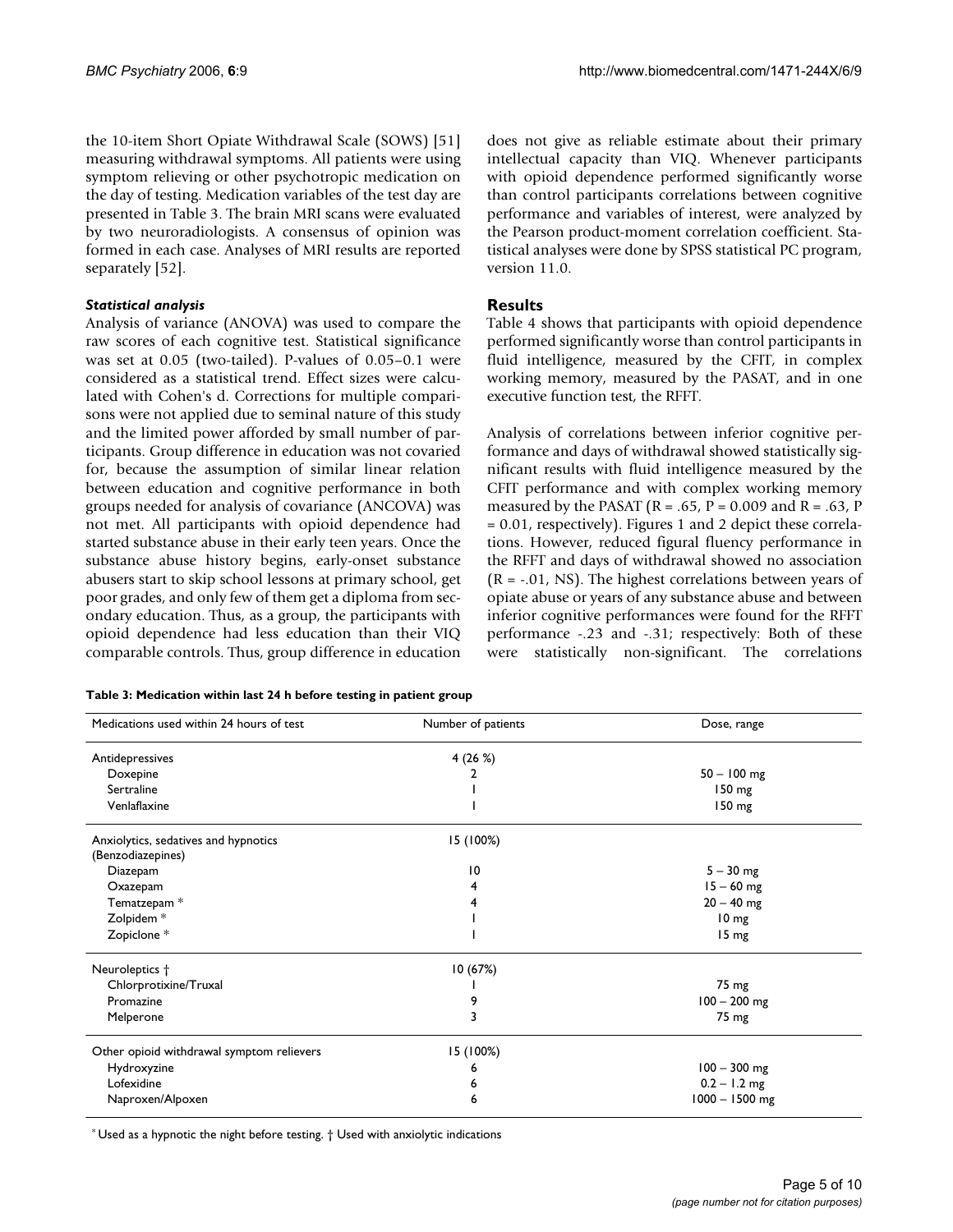|                                      | Controls ( $n = 15$ )           | <b>Individuals with Opioid</b><br>Dependence $(n = 15)$ |       |      |      |           |
|--------------------------------------|---------------------------------|---------------------------------------------------------|-------|------|------|-----------|
| Domain                               | Mean $\pm$ SD (CI) <sup>a</sup> | Mean $±$ SD (CI)                                        | F     | df   | d    | P         |
| <b>Test</b>                          |                                 |                                                         |       |      |      |           |
| Attention                            |                                 |                                                         |       |      |      |           |
| <b>PASAT</b>                         | $47.5 \pm 7.8 (43.2 - 51.8)$    | $36.1 \pm 10.1 (30.4 - 41.7)$                           | 12.00 | 1,28 | 1.26 | 0.002     |
| WMS-R Digit Span                     | $15.4 \pm 3.8$                  | $14.9 \pm 2.7$                                          | 0.15  | 1,28 | 0.15 | <b>NS</b> |
| Memory                               |                                 |                                                         |       |      |      |           |
| RAVLT, sum of learning trials 1-3    | $32.3 \pm 6.1$                  | $28.9 \pm 6.0$                                          | 2.64  | 1,28 | 0.56 | <b>NS</b> |
| RAVLT, delayed recall                | $10.7 \pm 2.8$                  | $9.0 \pm 2.8$                                           | 2.65  | 1,28 | 0.61 | <b>NS</b> |
| WMS-R Logical Memory, immediate      | $28.0 \pm 5.5$                  | $25.9 \pm 8.1$                                          | 0.72  | 1,28 | 0.30 | <b>NS</b> |
| WMS-R Logical Memory, delayed recall | $25.1 \pm 6.6$                  | $22.3 \pm 7.3$                                          | 1.20  | 1.28 | 0.40 | <b>NS</b> |
| BVRT, number of right figures        | $7.4 \pm 1.3$                   | $6.8 \pm 1.6$                                           | 0.88  | 1,28 | 0.41 | <b>NS</b> |
| <b>Executive function</b>            |                                 |                                                         |       |      |      |           |
| Stroop, modified interference time   | $24.5 \pm 12.0$                 | $25.1 \pm 8.8$                                          | 0.30  | 1,28 | 0.12 | <b>NS</b> |
| RFFT, unique designs                 | $86.3 \pm 22.6 (73.9 - 98.8)$   | 68.1 ± 21.2 (43.2 – 51.8)                               | 5.22  | 1,28 | 0.83 | 0.03      |
| RFFT, perseverative errors           | 2.8(2.6)                        | 3.4(2.9)                                                | 0.34  | 1,28 | 0.22 | NS.       |
| Fluid intelligence                   |                                 |                                                         |       |      |      |           |
| <b>CFIT</b>                          | $34.0 \pm 3.8$ (32.5 – 36.7)    | $30.4 \pm 4.2$ (28.0 - 32.8)                            | 7.97  | 1.27 | 0.90 | 0.009     |

#### **Table 4: Comparisons of individuals with opioid dependence and controls on cognitive measures using ANOVA**

a CI = confidence interval

Note: CFIT = Culture Fair Intelligence Test; PASAT = Paced Auditory Serial Addition Task; WMS-R = Wechsler Memory Scale-Revised; RAVLT = Rey Auditory Verbal Learning; BVRT = Benton Visual Retention Test; RFFT = Ruff Figural Fluency Test.

between the SOWS score and inferior cognitive performance ranged from 0.08 to -0.13 (NS).

#### **Discussion**

Early abstinent opioid dependent individuals performed worse than normal controls in complex working memory, executive function, and fluid intelligence. Thus, the results support our main hypothesis of reduced cognitive performance in these areas during early opioid abstinence. The effect sizes of the group differences in these areas are similar or higher than the ones found in studies concerning current drug abuse [53]. The high positive correlations that were found between fluid intelligence performance or complex working memory performance and days of withdrawal support the hypothesis of transient cognitive deficit. Although correlations do not imply causality, they may give impetus for more detailed considerations.

If neurocognitive deficits related to opioid abuse are considered to reflect a rather permanent neurotoxicity of opioid abuse, then the effect of abuse period under which the study was done (ongoing abuse vs. early abstinence vs. late abstinence) should be small. However, as reviewed in the background section neural dysregulations are pronounced during early opioid abstinence; and this is likely to affect cognition. This conclusion is supported by comparing our complex working memory results to the results by Mintzer et al study in which a two-back working memory task was employed [14]. In their study opioid dependent patients treated with opioid agonist methadone showed working memory deficit, whereas patients with

nine months of opioid abstinence showed normal performance. Thus, there is some evidence that individuals with current opioid use or under early opioid abstinence show complex working memory deficit, whereas individuals who have reached late opioid abstinence do not show similar deficit. This is in agreement with the suggestion that neurocognitive deficits related to several drugs of abuse including opioids should be seen as recoverable limitations of neuronal plasticity rather than as more permanent "lesion effect" [54].

The relevance of neurocognitive study results comes often from dissociations found between different functions. In this study three dissociations merit further consideration. First, early opioid abstinent patients were inferior to controls in fluid intelligence task though the groups were matched for VIQ. According to functional neuroimaging studies this indicates deficiencies in frontoparietal networks needed in several demanding cognitive task [55]

The second dissociation was found between deficient performance in complex working memory task, the PASAT, and normal or nearly normal episodic memory performance. Against our expectations there were no group differences in immediate or delayed free recall tasks. Thus, it is possible that neural dysregulations in hippocampus during opioid withdrawal may not affect episodic memory.

It has been suggested that stress system induced episodic memory impairment needs more chronic stress system abnormality than working memory impairment; and this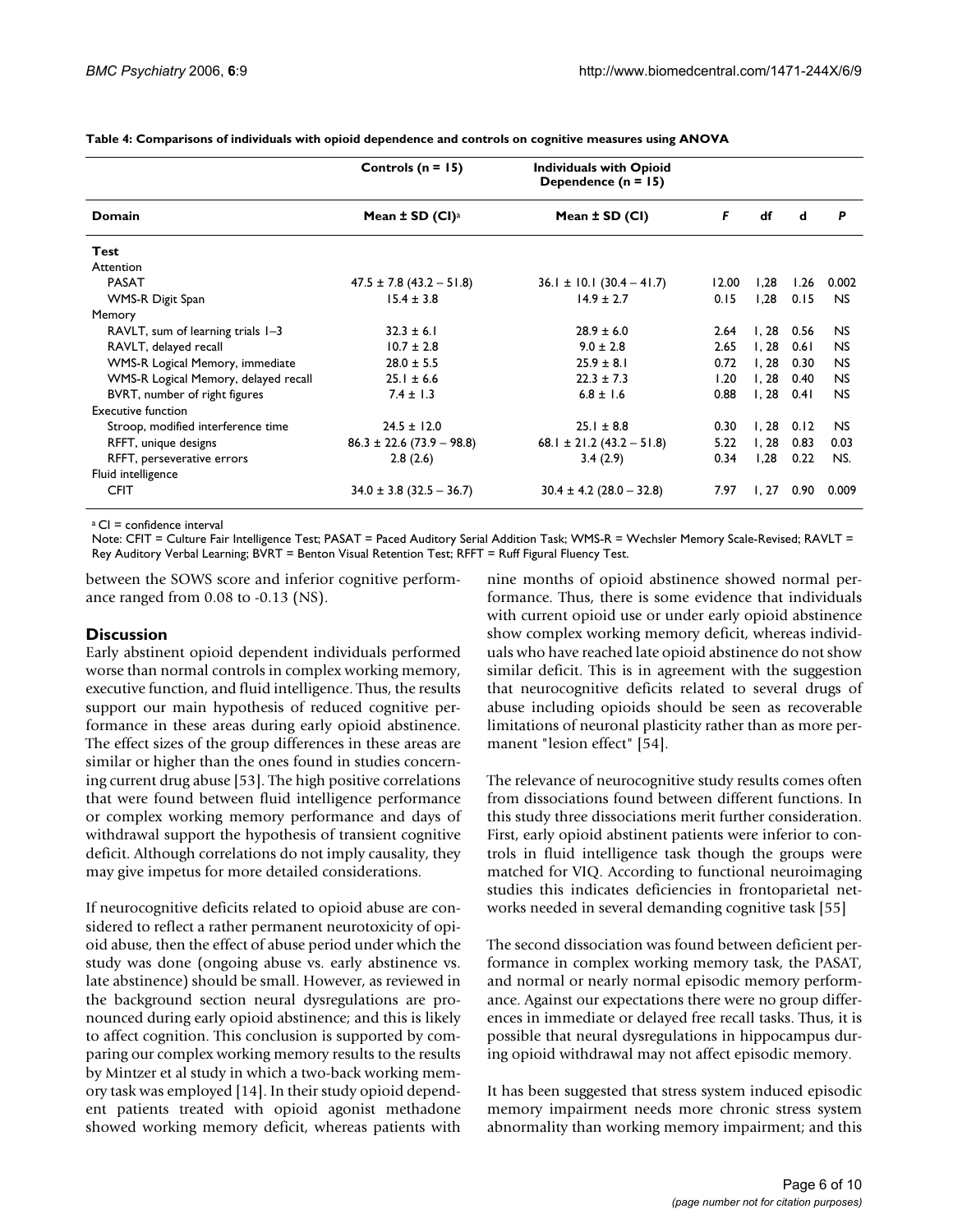

#### Figure I

**Correlation between fluid intelligence test performance and days of withdrawal among individuals with early abstinence from opioid dependence (N = 14)** <sup>a</sup> Note: CFIT = Culture Fair Intelligence Test. a = One outlier performance (17 points) highly discordant to his other performance was dismissed due to poor collaboration during the CFIT administration.

would hold especially among young adults [56,57]. During early opioid abstinence high stress system activation as shown by elevated cortisol level is common. It is especially pronounced among individuals with antisocial personality disorder [35]. Therefore, as nearly all patients studied were young adults (mean 31.5 years) and most of them (12/15) had antisocial personality disorder, elevated stress system activation during early opioid abstinence may be related to the dissociation observed between complex working memory and episodic memory.

The third dissociation was found between deficient complex and normal simple working memory performance: the PASAT and the Digit Span, respectively. In the PASAT both storage and central executive components of working memory are needed [58]. The Digit Span task demands especially storage of the several items and central executive is involved to a lesser degree. Thus, we suggest that central executive component of working memory is impaired during early opioid abstinence while storage is intact.

There are some studies indicating that executive function deficit may be found during late opioid abstinence as well



#### Figure 2

**Correlation between complex working memory test performance and days of withdrawal among individuals with early abstinence from opioid dependence**  Note: PASAT = Paced Auditory Serial Addition.

[12,13]. This idea is in agreement with zero-correlation found between days of withdrawal and reduced figural fluency performance. In addition, the non-significant negative correlations between figural fluency performance and duration of opioid abuse or any substance abuse (-.23 and -.31) are in line with earlier research showing negative association between opioid abuse severity and figural fluency performance [59]. A larger sample study concerning the relationship between opioid abuse or other substance abuse variables and fluency performance is warranted.

The positive correlations that were between impaired complex working memory or fluid intelligence performances and days of withdrawal are in agreement with the idea that the observed deficits in these domains may be partly transient. It is known that high cortisol levels may associate with working memory deficit [23,24]. It is also known that during early opioid abstinence cortisol levels are elevated but then start to normalize during second week of abstinence [33]. Thus, we suggest that cognitive deficit during early opioid abstinence may partly relate to high brain stress system activation during that time, and therefore is partly transient. In agreement with this idea, a recent experimental study showed that chronic stress system elevation leads to transient – not permanent – dysfunction – of prefrontal dopamine system [60]. The authors suggest that this may negatively affect working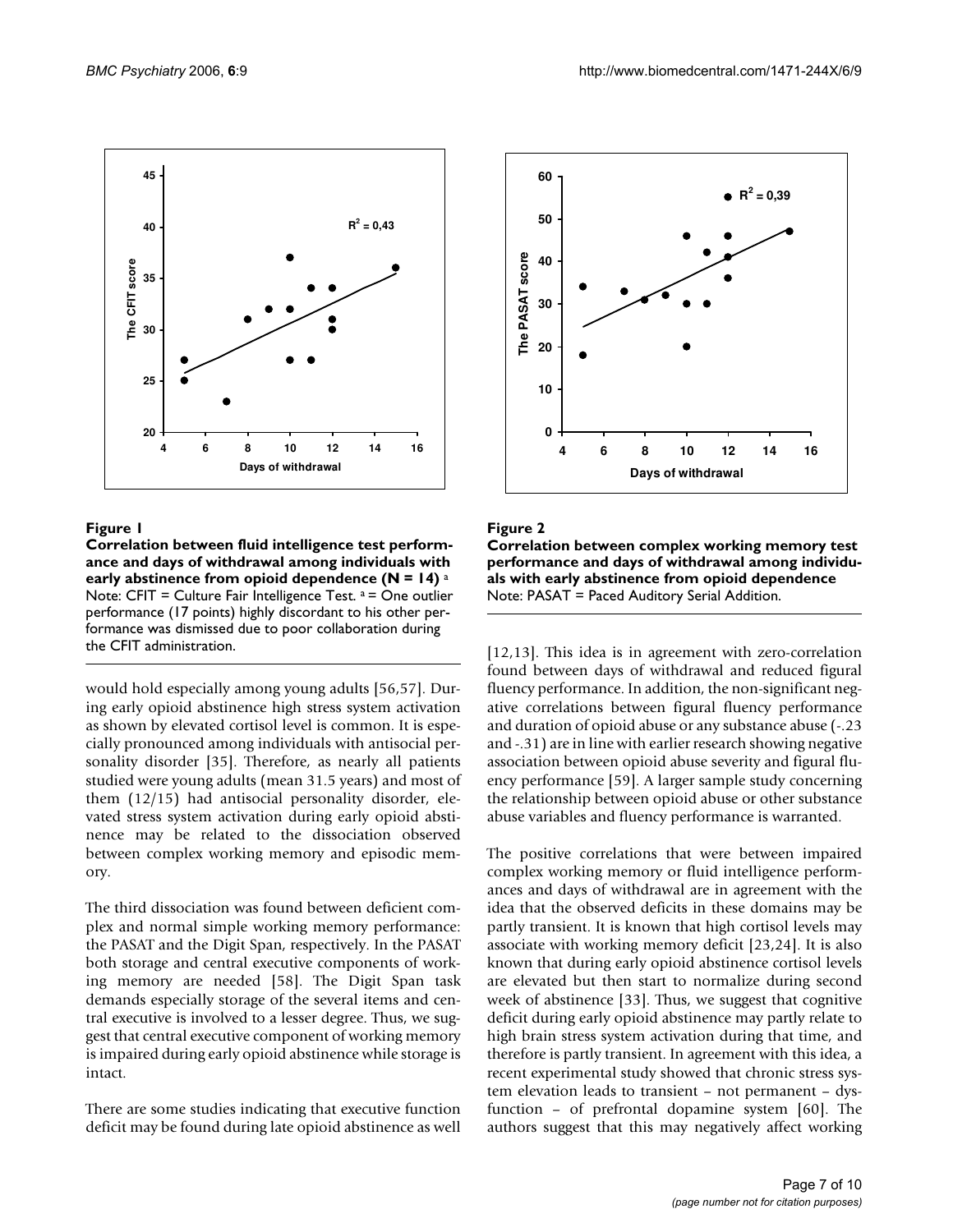memory. Interestingly, working memory and fluid intelligence are highly associated [61].

Finally, the correlations found between opioid withdrawal symptoms as measured by the SOWS and cognitive performances were practically zero. It is possible that the SOWS reflects mostly peripheral aspects of opioid withdrawal syndrome.

## *Clinical implications*

Higher order cognition and prefrontal cortex function are closely related. It has been suggested that when prefrontal cortex function gets "off line" in prolonged stressful situations more habitual responses start to regulate behavior [62]. Thus, reduced higher order cognition and impulsive behavior during early opioid abstinence are likely to be associated. Therefore, screening of higher order cognitive functions by highly sensitive task like the PASAT could be used for treatment planning. In addition, pharmacological and behavioral interventions to improve working memory performance may improve opioid withdrawal outcomes as well [63,64].

#### *Limitations*

The small number of participants reduces the power to detect mild to moderate cognitive deficits. Previous benzodiazepine abuse or cannabis abuse that was common among our patient group may also affect the results of this study. Long-term cannabis abuse and benzodiazepine abuse both have adverse effect on cognitive function [65,66]. Current benzodiazepine medication at test was common. In normal population benzodiazepines have adverse affect on several cognitive functions. On the other hand, noradrenaline agonist lofexidine, which was given to the patients of this study, may improve reduced working memory performance [63]. In our sample the frequency of personality disorders, and especially antisocial personality disorder was more common than known frequencies of these disorders among substance abusers. This also should be taken into account when comparing our results with other studies. The group matching procedure of our study was based on VIQ whereas in most other studies the matching is based on education. Though matching for VIQ or premorbid IQ is not totally exceptional in opioid abuse studies [6,11], this should be taken into account when comparing our results with other studies. Finally, the suggestion for transient cognitive deficit due to high stress system activation is very preliminary. Longitudinal studies with relevant cognitive and neuroendocrine variables may determine if suggested associations between these variables exist.

# **Conclusion**

Fluid intelligence, working memory, and executive function deficit observed in opioid withdrawal patients during first or second week from detoxification implicates a rather general cognitive deficit. We suggest that cognitive deficit during early opioid abstinence may be associated with known opioid withdrawal related neural dysregulations in the prefrontal cortex. Fortunately, relatively rapid recovery of cognitive function during opioid abstinence seems possible. Yet, the role of cognitive control during the narrow gateway to long-term opioid abstinence needs further studies.

# **Competing interests**

The author(s) declare that they have no competing interests.

# **Authors' contributions**

PR was the main investigator collecting neuropsychological data. He was principally responsible for preparing the manuscript and performed statistical analysis. Together with authors TA, RK, and SK, he conceived the idea of this study.

HK and SK participated in the design of the study and also in writing the manuscript.

TA and RK carried out MRI investigations.

OJ and VP together with collaborators carried out psychiatric investigations.

All authors read and accepted the manuscript.

# **Acknowledgements**

This work was supported by the grants from the Alfred Kordelin Foundation and HYKS-Institute to the first author and from the Finnish Medical Foundation and the Yrjö Jahnsson Foundation to the R.K and T.A. We thank Professor VeijoVirsu for helpful comments during the research process and Senior Lecturer Pertti Keskivaaara for statistical advice.

# **References**

- 1. Kamboj SK, Tookman A, Jones L, Curran HV: **[The effects of imme](http://www.ncbi.nlm.nih.gov/entrez/query.fcgi?cmd=Retrieve&db=PubMed&dopt=Abstract&list_uids=16198201)[diate-release morphine on cognitive functioning in patients](http://www.ncbi.nlm.nih.gov/entrez/query.fcgi?cmd=Retrieve&db=PubMed&dopt=Abstract&list_uids=16198201) [receiving chronic opioid therapy in palliative care.](http://www.ncbi.nlm.nih.gov/entrez/query.fcgi?cmd=Retrieve&db=PubMed&dopt=Abstract&list_uids=16198201)** *Pain* 2005, **117:**388-395.
- 2. Sjogren P, Christrup LL, Petersen MA, Hojsted J: **Neuropsychological assessment of chronic non-malignant pain patients treated in a multidisciplinary pain centre.** *European J Pain* 2005, **9:**453-462.
- 3. Chapman SL, Byas-Smith MG, Reed BA: **[Effects of intermediate](http://www.ncbi.nlm.nih.gov/entrez/query.fcgi?cmd=Retrieve&db=PubMed&dopt=Abstract&list_uids=12479258)[and long-term use of opioids on cognition in patients with](http://www.ncbi.nlm.nih.gov/entrez/query.fcgi?cmd=Retrieve&db=PubMed&dopt=Abstract&list_uids=12479258) [chronic pain.](http://www.ncbi.nlm.nih.gov/entrez/query.fcgi?cmd=Retrieve&db=PubMed&dopt=Abstract&list_uids=12479258)** *Clin J Pain* 2002, **18:**S83-S90.
- 4. Grant I, Adams KM, Carlin AS, Rennick PM, Judd LL, Schoof K: **The collaborative neuropsychological study of polydrug users.** *Arch Gen Psychiatry* 1978, **35:**1063-1074.
- 5. Rounsaville BJ, Jones C, Novelly RA, Kleber H: **[Neuropsychological](http://www.ncbi.nlm.nih.gov/entrez/query.fcgi?cmd=Retrieve&db=PubMed&dopt=Abstract&list_uids=7062007) [functioning in opiate addicts.](http://www.ncbi.nlm.nih.gov/entrez/query.fcgi?cmd=Retrieve&db=PubMed&dopt=Abstract&list_uids=7062007)** *J Nerv Ment Dis* 1982, **170:**209-216.
- 6. Ornstein TJ, Iddon JL, Baldacchino AM, Sahakian BJ, London M, Everitt BJ, Robbins TW: **[Profiles of cognitive dysfunction in chronic](http://www.ncbi.nlm.nih.gov/entrez/query.fcgi?cmd=Retrieve&db=PubMed&dopt=Abstract&list_uids=10882838) [amphetamine and heroin abusers.](http://www.ncbi.nlm.nih.gov/entrez/query.fcgi?cmd=Retrieve&db=PubMed&dopt=Abstract&list_uids=10882838)** *Neuropsychopharmacology* 2000, **23:**113-126.
- 7. Rogers RD, Everitt BJ, Baldacchino A, Blackshaw AJ, Swainson R, Wynne K, Baker NB, Hunter J, Carthy T, Booker E, London M, Deakin JFW, Sahakian BJ, Robbins TW: **[Dissociable deficits in the](http://www.ncbi.nlm.nih.gov/entrez/query.fcgi?cmd=Retrieve&db=PubMed&dopt=Abstract&list_uids=10088133)**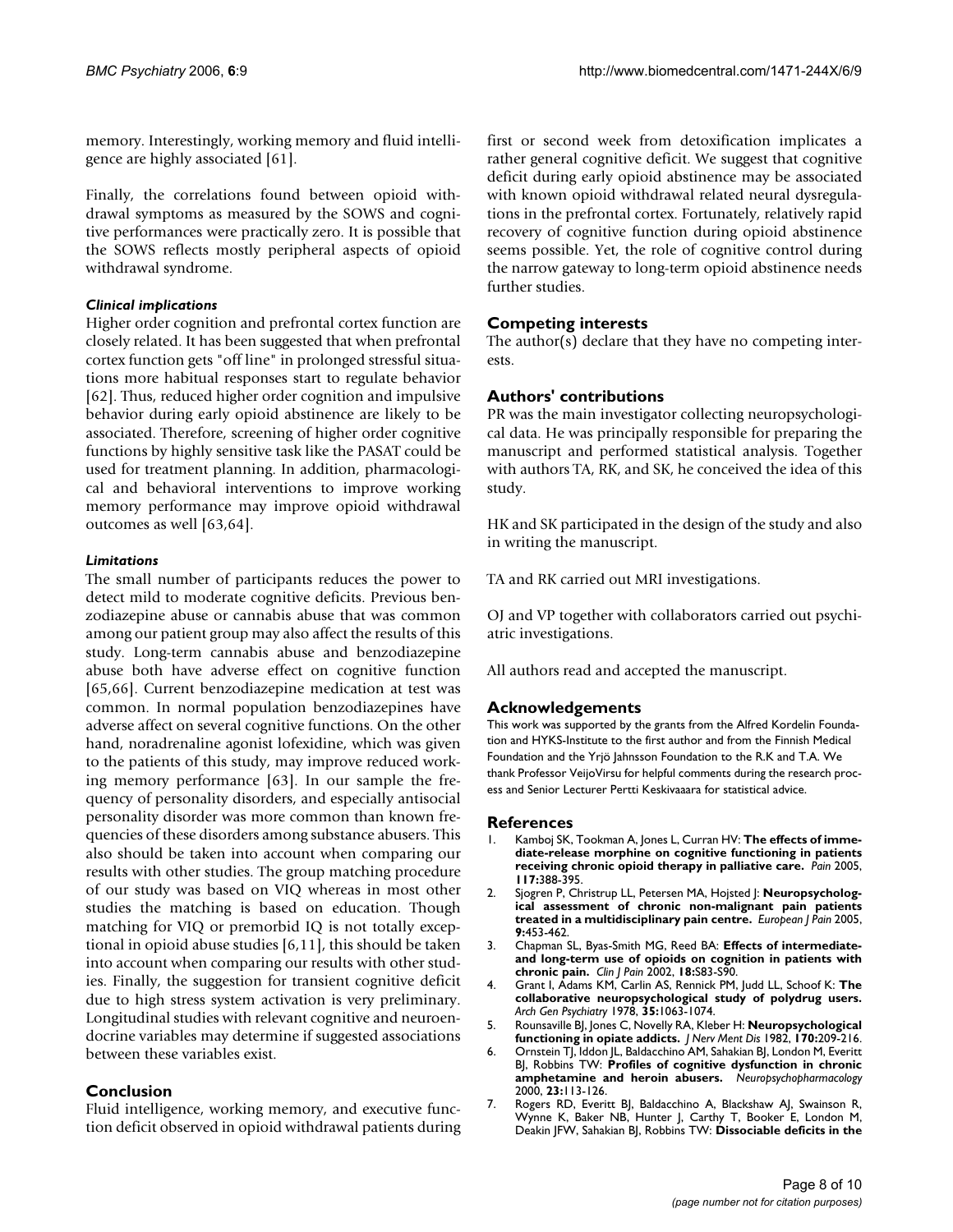**[decision-making cognition of chronic amphetamine abusers,](http://www.ncbi.nlm.nih.gov/entrez/query.fcgi?cmd=Retrieve&db=PubMed&dopt=Abstract&list_uids=10088133) opiate abusers, patients with focal damage to prefrontal cortex, and tryptophan-depleted normal volunteers: Evidence** [for monoaminergic mechanisms.](http://www.ncbi.nlm.nih.gov/entrez/query.fcgi?cmd=Retrieve&db=PubMed&dopt=Abstract&list_uids=10088133) 1999, **20:**322-339.

- 8. Strang J, Gurling H: **Computerized-Tomography and Neuropsychological Assessment in Long-Term High-Dose Heroin-Addicts.** *Brit J Addict* 1989, **84:**1011-1019.
- 9. Guerra D, Sole A, Cami J, Tobena A: **[Neuropsychological per](http://www.ncbi.nlm.nih.gov/entrez/query.fcgi?cmd=Retrieve&db=PubMed&dopt=Abstract&list_uids=3436258)[formance in opiate addicts after rapid detoxification.](http://www.ncbi.nlm.nih.gov/entrez/query.fcgi?cmd=Retrieve&db=PubMed&dopt=Abstract&list_uids=3436258)** *Drug Alcohol Depend* 1987, **20:**261-270.
- 10. Gerra G, Calbiani B, Zaimovic A, Sartori R, Ugolotti G, Ippolito L, Delsignore R, Rustichelli P, Fontanesi B: **[Regional cerebral blood](http://www.ncbi.nlm.nih.gov/entrez/query.fcgi?cmd=Retrieve&db=PubMed&dopt=Abstract&list_uids=9818737) [flow and comorbid diagnosis in abstinent opioid addicts.](http://www.ncbi.nlm.nih.gov/entrez/query.fcgi?cmd=Retrieve&db=PubMed&dopt=Abstract&list_uids=9818737)** *Psychiatry Res* 1998, **83:**117-126.
- 11. Davis PE, Liddiard H, McMillan TM: **[Neuropsychological deficits](http://www.ncbi.nlm.nih.gov/entrez/query.fcgi?cmd=Retrieve&db=PubMed&dopt=Abstract&list_uids=12062785) [and opiate abuse.](http://www.ncbi.nlm.nih.gov/entrez/query.fcgi?cmd=Retrieve&db=PubMed&dopt=Abstract&list_uids=12062785)** *Drug Alcohol Depend* 2002, **67:**105-108.
- 12. Lee TM, Pau CW: **[Impulse control differences between absti](http://www.ncbi.nlm.nih.gov/entrez/query.fcgi?cmd=Retrieve&db=PubMed&dopt=Abstract&list_uids=12419001)[nent heroin users and matched controls.](http://www.ncbi.nlm.nih.gov/entrez/query.fcgi?cmd=Retrieve&db=PubMed&dopt=Abstract&list_uids=12419001)** *Brain Inj* 2002, **16:**885-889.
- 13. Pau CWH, Lee TMC, Chan SF: **[The impact of heroin on frontal](http://www.ncbi.nlm.nih.gov/entrez/query.fcgi?cmd=Retrieve&db=PubMed&dopt=Abstract&list_uids=14591849) [executive functions.](http://www.ncbi.nlm.nih.gov/entrez/query.fcgi?cmd=Retrieve&db=PubMed&dopt=Abstract&list_uids=14591849)** *Arch Clin Neuropsychol* 2002, **17:**663-670.
- 14. Mintzer MZ, Copersino ML, Stitzer ML: **[Opioid abuse and cogni](http://www.ncbi.nlm.nih.gov/entrez/query.fcgi?cmd=Retrieve&db=PubMed&dopt=Abstract&list_uids=15845327)[tive performance.](http://www.ncbi.nlm.nih.gov/entrez/query.fcgi?cmd=Retrieve&db=PubMed&dopt=Abstract&list_uids=15845327)** *Drug Alcohol Depend* 2005, **78:**225-230.
- 15. Kakko J, Svanborg KD, Kreek MJ, Heilig M: **[1-year retention and](http://www.ncbi.nlm.nih.gov/entrez/query.fcgi?cmd=Retrieve&db=PubMed&dopt=Abstract&list_uids=12606177) social function after buprenorphine-assisted relapse preven[tion treatment for heroin dependence in Sweden: a ran](http://www.ncbi.nlm.nih.gov/entrez/query.fcgi?cmd=Retrieve&db=PubMed&dopt=Abstract&list_uids=12606177)[domised, placebo-controlled trial.](http://www.ncbi.nlm.nih.gov/entrez/query.fcgi?cmd=Retrieve&db=PubMed&dopt=Abstract&list_uids=12606177)** *Lancet* 2003, **361:**662-668.
- 16. Krook AL, Brors O, Dahlberg J, Grouff K, Magnus P, Roysamb E, Waal H: **[A placebo-controlled study of high dose buprenorphine in](http://www.ncbi.nlm.nih.gov/entrez/query.fcgi?cmd=Retrieve&db=PubMed&dopt=Abstract&list_uids=12033654) [opiate dependents waiting for medication-assisted rehabili](http://www.ncbi.nlm.nih.gov/entrez/query.fcgi?cmd=Retrieve&db=PubMed&dopt=Abstract&list_uids=12033654)[tation in Oslo, Norway.](http://www.ncbi.nlm.nih.gov/entrez/query.fcgi?cmd=Retrieve&db=PubMed&dopt=Abstract&list_uids=12033654)** *Addiction* 2002, **97:**533-542.
- 17. Kleber HD: **Opioids: Detoxification.** In *Textbook of substance abuse treatment, Second Edition* Edited by: Galanter MG and Kleber HD. Washington D.C., The American Psychiatric Press; 1999:251-269.
- 18. San L, Cami J, Fernandez T, Olle JM, Peri JM, Torrens M: **[Assess](http://www.ncbi.nlm.nih.gov/entrez/query.fcgi?cmd=Retrieve&db=PubMed&dopt=Abstract&list_uids=1311974)[ment and management of opioid withdrawal symptoms in](http://www.ncbi.nlm.nih.gov/entrez/query.fcgi?cmd=Retrieve&db=PubMed&dopt=Abstract&list_uids=1311974) [buprenorphine-dependent subjects.](http://www.ncbi.nlm.nih.gov/entrez/query.fcgi?cmd=Retrieve&db=PubMed&dopt=Abstract&list_uids=1311974)** *Br J Addict* 1992, **87:**55-62.
- 19. Nestler EJ: **Molecular basis of long-term plasticity underlying addiction.** *Nature Rev Neurosci* 2001, **2:**119-128.
- 20. Espejo EF, Serrano MI, Caille S, Stinus L: **[Behavioral Expression of](http://www.ncbi.nlm.nih.gov/entrez/query.fcgi?cmd=Retrieve&db=PubMed&dopt=Abstract&list_uids=11425504) [Opiate Withdrawal is Altered after Prefrontocortical](http://www.ncbi.nlm.nih.gov/entrez/query.fcgi?cmd=Retrieve&db=PubMed&dopt=Abstract&list_uids=11425504) Dopamine Depletion in Rats: Monoaminergic Correlates.** *Neuropsychopharmacology* 2001, **25:**204-212.
- 21. Cami J, Farre M: **[Drug Addiction.](http://www.ncbi.nlm.nih.gov/entrez/query.fcgi?cmd=Retrieve&db=PubMed&dopt=Abstract&list_uids=12954747)** *N Engl J Med* 2003, **349:**975-986.
- 22. Bearn J, Buntwal N, Papadopoulos A, Checkley S: **[Salivary cortisol](http://www.ncbi.nlm.nih.gov/entrez/query.fcgi?cmd=Retrieve&db=PubMed&dopt=Abstract&list_uids=11341855) [during opiate dependence and withdrawal.](http://www.ncbi.nlm.nih.gov/entrez/query.fcgi?cmd=Retrieve&db=PubMed&dopt=Abstract&list_uids=11341855)** *Addict Biol* 2001, **6:**157-162.
- 23. Elzinga BM, Roelofs K: **[Cortisol-induced impairments of work](http://www.ncbi.nlm.nih.gov/entrez/query.fcgi?cmd=Retrieve&db=PubMed&dopt=Abstract&list_uids=15727516)[ing memory require acute sympathetic activation.](http://www.ncbi.nlm.nih.gov/entrez/query.fcgi?cmd=Retrieve&db=PubMed&dopt=Abstract&list_uids=15727516)** *Behav Neurosci* 2005, **119:**98-103.
- 24. Roozendaal B, McReynolds JR, McGaugh JL: **[The Basolateral Amy](http://www.ncbi.nlm.nih.gov/entrez/query.fcgi?cmd=Retrieve&db=PubMed&dopt=Abstract&list_uids=14960610)gdala Interacts with the Medial Prefrontal Cortex in Regulat[ing Glucocorticoid Effects on Working Memory Impairment.](http://www.ncbi.nlm.nih.gov/entrez/query.fcgi?cmd=Retrieve&db=PubMed&dopt=Abstract&list_uids=14960610)** *J Neurosci* 2004, **24:**1385-1392.
- 25. Aston-Jones G, Cohen JD: **[An integrative theory of locus coeru](http://www.ncbi.nlm.nih.gov/entrez/query.fcgi?cmd=Retrieve&db=PubMed&dopt=Abstract&list_uids=16022602)[leus-norepinephrine function: Adaptive gain and optimal](http://www.ncbi.nlm.nih.gov/entrez/query.fcgi?cmd=Retrieve&db=PubMed&dopt=Abstract&list_uids=16022602) [performance.](http://www.ncbi.nlm.nih.gov/entrez/query.fcgi?cmd=Retrieve&db=PubMed&dopt=Abstract&list_uids=16022602)** *Annu Rev Neurosci* 2005, **28:**403-450.
- 26. Bouret S, Sara S|: [Network reset: a simplified overarching the](http://www.ncbi.nlm.nih.gov/entrez/query.fcgi?cmd=Retrieve&db=PubMed&dopt=Abstract&list_uids=16165227)**[ory of locus coeruleus noradrenaline function.](http://www.ncbi.nlm.nih.gov/entrez/query.fcgi?cmd=Retrieve&db=PubMed&dopt=Abstract&list_uids=16165227)** *Trends Neurosci* 2005, **28:**574-582.
- 27. Shors TJ: **[Memory traces of trace memories: neurogenesis,](http://www.ncbi.nlm.nih.gov/entrez/query.fcgi?cmd=Retrieve&db=PubMed&dopt=Abstract&list_uids=15111006)**<br>synaptogenesis and awareness. Trends Neurosci 2004, [synaptogenesis and awareness.](http://www.ncbi.nlm.nih.gov/entrez/query.fcgi?cmd=Retrieve&db=PubMed&dopt=Abstract&list_uids=15111006) **27:**250-256.
- 28. Eisch AJ, Barrot M, Schad CA, Self DW, Nestler EJ: **[Opiates inhibit](http://www.ncbi.nlm.nih.gov/entrez/query.fcgi?cmd=Retrieve&db=PubMed&dopt=Abstract&list_uids=10840056) [neurogenesis in the adult rat hippocampus.](http://www.ncbi.nlm.nih.gov/entrez/query.fcgi?cmd=Retrieve&db=PubMed&dopt=Abstract&list_uids=10840056)** *PNAS* 2000, **97:**7579-7584.
- 29. Frenois F, Stinus L, Di Blasi F, Cador M, Le Moine C: **[A specific lim](http://www.ncbi.nlm.nih.gov/entrez/query.fcgi?cmd=Retrieve&db=PubMed&dopt=Abstract&list_uids=15703390)[bic circuit underlies opiate withdrawal memories.](http://www.ncbi.nlm.nih.gov/entrez/query.fcgi?cmd=Retrieve&db=PubMed&dopt=Abstract&list_uids=15703390)** *J Neurosci* 2005, **25:**1366-1374.
- 30. Duncan J, Emslie H, Williams P, Johnson R, Freer C: **[Intelligence](http://www.ncbi.nlm.nih.gov/entrez/query.fcgi?cmd=Retrieve&db=PubMed&dopt=Abstract&list_uids=8660786) [and the Frontal Lobe: The Organization of Goal-Directed](http://www.ncbi.nlm.nih.gov/entrez/query.fcgi?cmd=Retrieve&db=PubMed&dopt=Abstract&list_uids=8660786) [Behavior,.](http://www.ncbi.nlm.nih.gov/entrez/query.fcgi?cmd=Retrieve&db=PubMed&dopt=Abstract&list_uids=8660786)** *Cognit Psychol* 1996, **30:**257-303.
- 31. Duncan J, Johnson R, Swales M, Freer C: **Frontal lobe deficits after head injury: Unity and diversity of function.** *Cognit Neuropsychol* 1997, **14:**713-741.
- 32. Fan XL, Zhang JS, Zhang XQ, Ma L: **[Chronic morphine treatment](http://www.ncbi.nlm.nih.gov/entrez/query.fcgi?cmd=Retrieve&db=PubMed&dopt=Abstract&list_uids=14643766) [and withdrawal induce up-regulation of c-Jun N-terminal](http://www.ncbi.nlm.nih.gov/entrez/query.fcgi?cmd=Retrieve&db=PubMed&dopt=Abstract&list_uids=14643766) [kinase 3 gene expression in rat brain.](http://www.ncbi.nlm.nih.gov/entrez/query.fcgi?cmd=Retrieve&db=PubMed&dopt=Abstract&list_uids=14643766)** *Neuroscience* 2003, **122:**997-1002.
- 33. Cami J, Gilabert M, San L, de la Torre R: **[Hypercortisolism after](http://www.ncbi.nlm.nih.gov/entrez/query.fcgi?cmd=Retrieve&db=PubMed&dopt=Abstract&list_uids=1511228) [opioid discontinuation in rapid detoxification of heroin](http://www.ncbi.nlm.nih.gov/entrez/query.fcgi?cmd=Retrieve&db=PubMed&dopt=Abstract&list_uids=1511228) [addicts.](http://www.ncbi.nlm.nih.gov/entrez/query.fcgi?cmd=Retrieve&db=PubMed&dopt=Abstract&list_uids=1511228)** *Br J Addict* 1992, **87:**1145-1151.
- 34. Harris AC, Gewirtz JC: **[Acute opioid dependence: characteriz](http://www.ncbi.nlm.nih.gov/entrez/query.fcgi?cmd=Retrieve&db=PubMed&dopt=Abstract&list_uids=15696323)[ing the early adaptations underlying drug withdrawal.](http://www.ncbi.nlm.nih.gov/entrez/query.fcgi?cmd=Retrieve&db=PubMed&dopt=Abstract&list_uids=15696323)** *Psychopharmacology* 2005, **178:**353-366.
- 35. Gerra G, Ceresini S, Esposito A, Zaimovic A, Moi G, Bussandri M, Raggi MA, Molina E: **[Neuroendocrine and behavioural](http://www.ncbi.nlm.nih.gov/entrez/query.fcgi?cmd=Retrieve&db=PubMed&dopt=Abstract&list_uids=12920386) [responses to opioid receptor-antagonist during heroin](http://www.ncbi.nlm.nih.gov/entrez/query.fcgi?cmd=Retrieve&db=PubMed&dopt=Abstract&list_uids=12920386) [detoxification: relationship with personality traits.](http://www.ncbi.nlm.nih.gov/entrez/query.fcgi?cmd=Retrieve&db=PubMed&dopt=Abstract&list_uids=12920386)** *Int Clin Psychopharmacol* 2003, **18:**261-269.
- 36. Gerra G, Ferri M, Zaimovic A, Giucastro G, Palladino M, Sartori R, Delsignore R, Maestri D, Marzocchi G, Brambilla F: **[GABAergic](http://www.ncbi.nlm.nih.gov/entrez/query.fcgi?cmd=Retrieve&db=PubMed&dopt=Abstract&list_uids=9541144) [function in detoxified heroin addicts: relationship to anxiety](http://www.ncbi.nlm.nih.gov/entrez/query.fcgi?cmd=Retrieve&db=PubMed&dopt=Abstract&list_uids=9541144) [disorders.](http://www.ncbi.nlm.nih.gov/entrez/query.fcgi?cmd=Retrieve&db=PubMed&dopt=Abstract&list_uids=9541144)** *Psychiatry Res* 1998, **77:**89-96.
- 37. Wechsler D: **Wechsler Adult Intelligence Scale Revised (WAIS-R). Finnish version.** Helsinki, Psykologien Kustannus; 1993.
- 38. First MB GMSRLWJBBL: **Structured Clinical Interview for DSM-IV, Axis I Disorders (SCID-I).** New York, American Psychiatric Press; 1997.
- 39. First MB SRLGMWJB: **Structured Clinical Interview for DSM-IV, Axis II Disorders (SCID-II).** New York, American Psychiatric Press; 1997.
- 40. Wecshler D: **[Wechsler Memory Scale Revised \(WMS-R\).](http://www.ncbi.nlm.nih.gov/entrez/query.fcgi?cmd=Retrieve&db=PubMed&dopt=Abstract&list_uids=8651719) [Finnish version.](http://www.ncbi.nlm.nih.gov/entrez/query.fcgi?cmd=Retrieve&db=PubMed&dopt=Abstract&list_uids=8651719)** Helsinki, Psykologien kustannus; 1996.
- 41. Gronwall DM: **[Paced auditory serial-addition task: a measure](http://www.ncbi.nlm.nih.gov/entrez/query.fcgi?cmd=Retrieve&db=PubMed&dopt=Abstract&list_uids=866038) [of recovery from concussion.](http://www.ncbi.nlm.nih.gov/entrez/query.fcgi?cmd=Retrieve&db=PubMed&dopt=Abstract&list_uids=866038)** *Percept Mot Skills* 1977, **44:**367-373.
- 42. Koskinen SK, Sarajuuri JM: **Computer-administered cognitive remediation in a frame of holistic neuropsychological rehabilitation: FORAMENrehab programs.** *Acta Neurochir (Wien)* 2002, **144:**A20-A21.
- 43. Lezak M: **Neuropsychological Assesment.** New York, Oxford University Press; 1995.
- Benton AL: The Revised Visual Retention Test. New York, Psychological Corporation; 1963.
- 45. Ruff RM: **Ruff Figural Fluency Test. Professional Manual.** Odessa, FL, Psychological Assesment Resources; 1996.
- 46. Pulliainen V, Jokelainen M: **[Effects of phenytoin and car](http://www.ncbi.nlm.nih.gov/entrez/query.fcgi?cmd=Retrieve&db=PubMed&dopt=Abstract&list_uids=8191881)[bamazepine on cognitive functions in newly diagnosed epi](http://www.ncbi.nlm.nih.gov/entrez/query.fcgi?cmd=Retrieve&db=PubMed&dopt=Abstract&list_uids=8191881)[leptic patients.](http://www.ncbi.nlm.nih.gov/entrez/query.fcgi?cmd=Retrieve&db=PubMed&dopt=Abstract&list_uids=8191881)** *Acta Neurol Scand* 1994, **89:**81-86.
- 47. Dodrill CB: **Neuropsychology of epilepsy.** In *Handbook of clinical neuropsychology* Edited by: Fliskov SB BTJ. New York, John Wiley and Sons; 1981:366-395.
- 48. Botvinick MM, Cohen JD, Carter CS: **[Conflict monitoring and](http://www.ncbi.nlm.nih.gov/entrez/query.fcgi?cmd=Retrieve&db=PubMed&dopt=Abstract&list_uids=15556023) [anterior cingulate cortex: an update.](http://www.ncbi.nlm.nih.gov/entrez/query.fcgi?cmd=Retrieve&db=PubMed&dopt=Abstract&list_uids=15556023)** *Trends Cogn Sci* 2004, **8:**539-546.
- 49. **Measuring Intelligence with Culture Fair Tests. Manual for Scales 2 and 3.** Champaign, Ill, Institute for Personality and Ability Testing; 1973.
- 50. Duncan J, Burgess P, Emslie H: **[Fluid intelligence after frontal](http://www.ncbi.nlm.nih.gov/entrez/query.fcgi?cmd=Retrieve&db=PubMed&dopt=Abstract&list_uids=7791994) [lobe lesions.](http://www.ncbi.nlm.nih.gov/entrez/query.fcgi?cmd=Retrieve&db=PubMed&dopt=Abstract&list_uids=7791994)** *Neuropsychologia* 1995, **33:**261-268.
- 51. Gossop M: **[The development of a Short Opiate Withdrawal](http://www.ncbi.nlm.nih.gov/entrez/query.fcgi?cmd=Retrieve&db=PubMed&dopt=Abstract&list_uids=2248123) [Scale \(SOWS\).](http://www.ncbi.nlm.nih.gov/entrez/query.fcgi?cmd=Retrieve&db=PubMed&dopt=Abstract&list_uids=2248123)** *Addict Behav* 1990, **15:**487-490.
- 52. Kivisaari R, Kahkonen S, Puuskari V, Jokela O, Rapeli P, Autti T: **[Mag](http://www.ncbi.nlm.nih.gov/entrez/query.fcgi?cmd=Retrieve&db=PubMed&dopt=Abstract&list_uids=15610908)netic resonance imaging of severe, long-term, opiate-abuse [patients without neurologic symptoms may show enlarged](http://www.ncbi.nlm.nih.gov/entrez/query.fcgi?cmd=Retrieve&db=PubMed&dopt=Abstract&list_uids=15610908) cerebrospinal spaces but no signs of brain pathology of vas[cular origin.](http://www.ncbi.nlm.nih.gov/entrez/query.fcgi?cmd=Retrieve&db=PubMed&dopt=Abstract&list_uids=15610908)** *Arch Med Res* 2004, **35:**395-400.
- 53. Verdejo-Garcia A, Lopez-Torrecillas F, Gimenez CO, Perez-Garcia M: **[Clinical implications and methodological challenges in the](http://www.ncbi.nlm.nih.gov/entrez/query.fcgi?cmd=Retrieve&db=PubMed&dopt=Abstract&list_uids=15260137) [study of the neuropsychological correlates of cannabis, stim](http://www.ncbi.nlm.nih.gov/entrez/query.fcgi?cmd=Retrieve&db=PubMed&dopt=Abstract&list_uids=15260137)[ulant, and opioid abuse.](http://www.ncbi.nlm.nih.gov/entrez/query.fcgi?cmd=Retrieve&db=PubMed&dopt=Abstract&list_uids=15260137)** *Neuropsychol Rev* 2004, **14:**1-41.
- 54. Robinson TE, Kolb B: **[Structural plasticity associated with](http://www.ncbi.nlm.nih.gov/entrez/query.fcgi?cmd=Retrieve&db=PubMed&dopt=Abstract&list_uids=15464124) [exposure to drugs of abuse.](http://www.ncbi.nlm.nih.gov/entrez/query.fcgi?cmd=Retrieve&db=PubMed&dopt=Abstract&list_uids=15464124)** *Neuropharmacology* 2004, **47:**33-46.
- 55. Duncan J, Owen AM: **[Common regions of the human frontal](http://www.ncbi.nlm.nih.gov/entrez/query.fcgi?cmd=Retrieve&db=PubMed&dopt=Abstract&list_uids=11006464) [lobe recruited by diverse cognitive demands.](http://www.ncbi.nlm.nih.gov/entrez/query.fcgi?cmd=Retrieve&db=PubMed&dopt=Abstract&list_uids=11006464)** *Trends Neurosci* 2000, **23:**475-483.